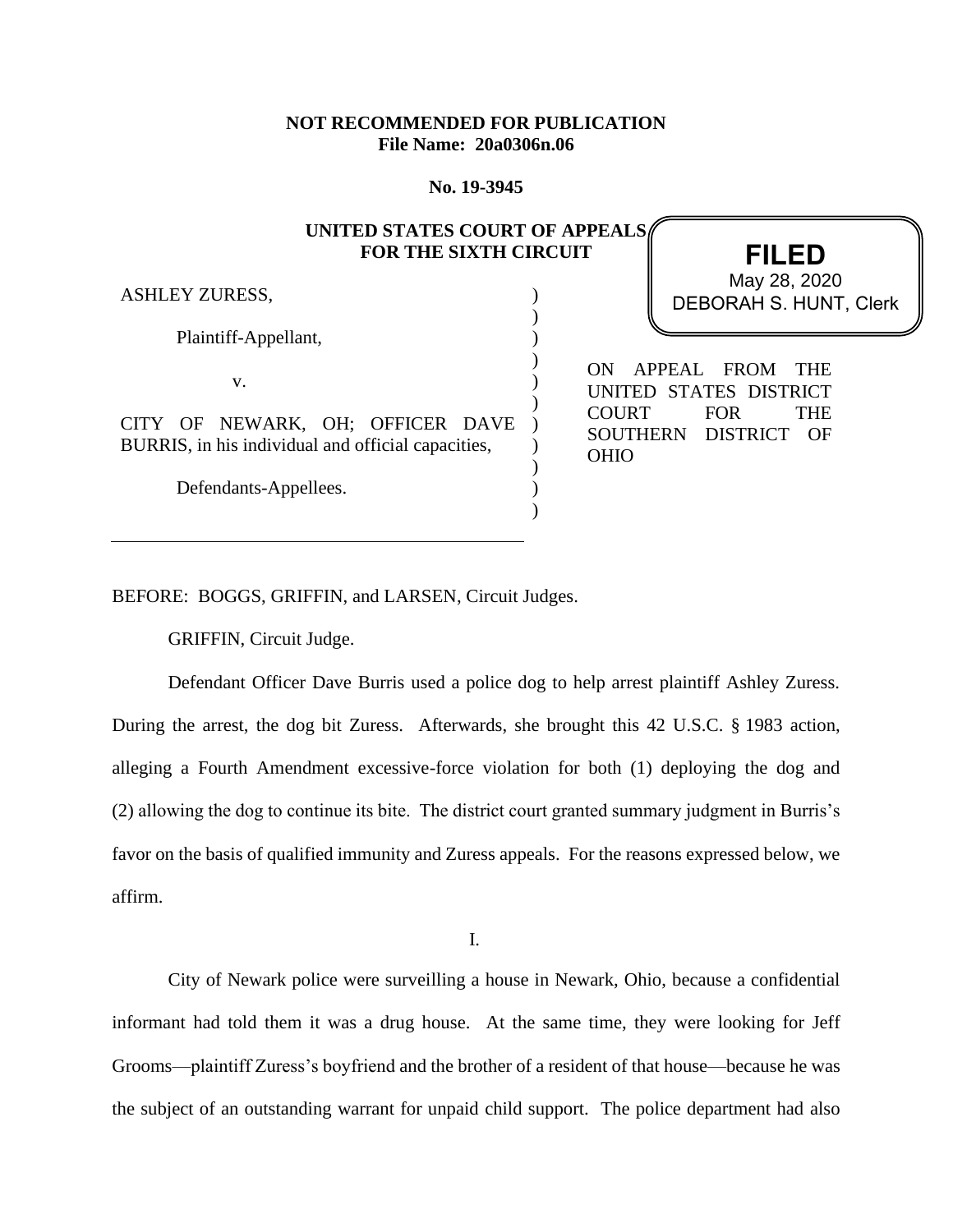told Burris that some detectives wanted to talk to Grooms about an armed robbery. After a confidential informant told Burris that Grooms had been staying at his sister's residence, police also monitored it in order to detain Grooms.

On the day of the incident at issue, Burris was patrolling with his police dog—Ike—and Officer April Hunt. While patrolling, Burris received a tip from a confidential informant that Grooms had arrived at his sister's residence in a tan Jeep Renegade and had entered the house. Burris, Ike, and Hunt then drove to the residence to surveil it. There, Burris saw the Jeep leave the house and followed it. After the Jeep committed a traffic infraction, Officer Hunt turned on the cruiser's emergency lights.<sup>1</sup> The Jeep slowed down, but it passed multiple areas where it could have safely stopped. Once the vehicle finally stopped, Grooms abruptly opened the driver's side door and fled. While Grooms was fleeing, Burris got out of the police cruiser and deployed Ike. However, Burris and Ike were unable to track Grooms because they did not have their tracking equipment.

About nineteen seconds after the Jeep stopped, and before Burris and Ike returned, the Jeep drove away without authorization. Thereafter, once Burris and Ike returned, they drove with Officer Hunt after the Jeep.

While the Jeep was fleeing the scene, another officer—Jon Purtee—intercepted it and pulled it over. As Burris, Hunt, and Ike pulled up behind Purtee's cruiser, Purtee assumed a shooting stance and used his driver's side door as cover. Purtee commanded the driver, plaintiff Zuress, to exit her vehicle and when she did she was facing the officers.<sup>2</sup> For the safety of the officers, Purtee ordered Zuress to turn around. But Zuress did not comply; Purtee directed Zuress

<sup>&</sup>lt;sup>1</sup>Multiple video cameras captured the material facts of this case.

<sup>&</sup>lt;sup>2</sup>Purtee directed Zuress to step out of the vehicle three times before she exited the vehicle.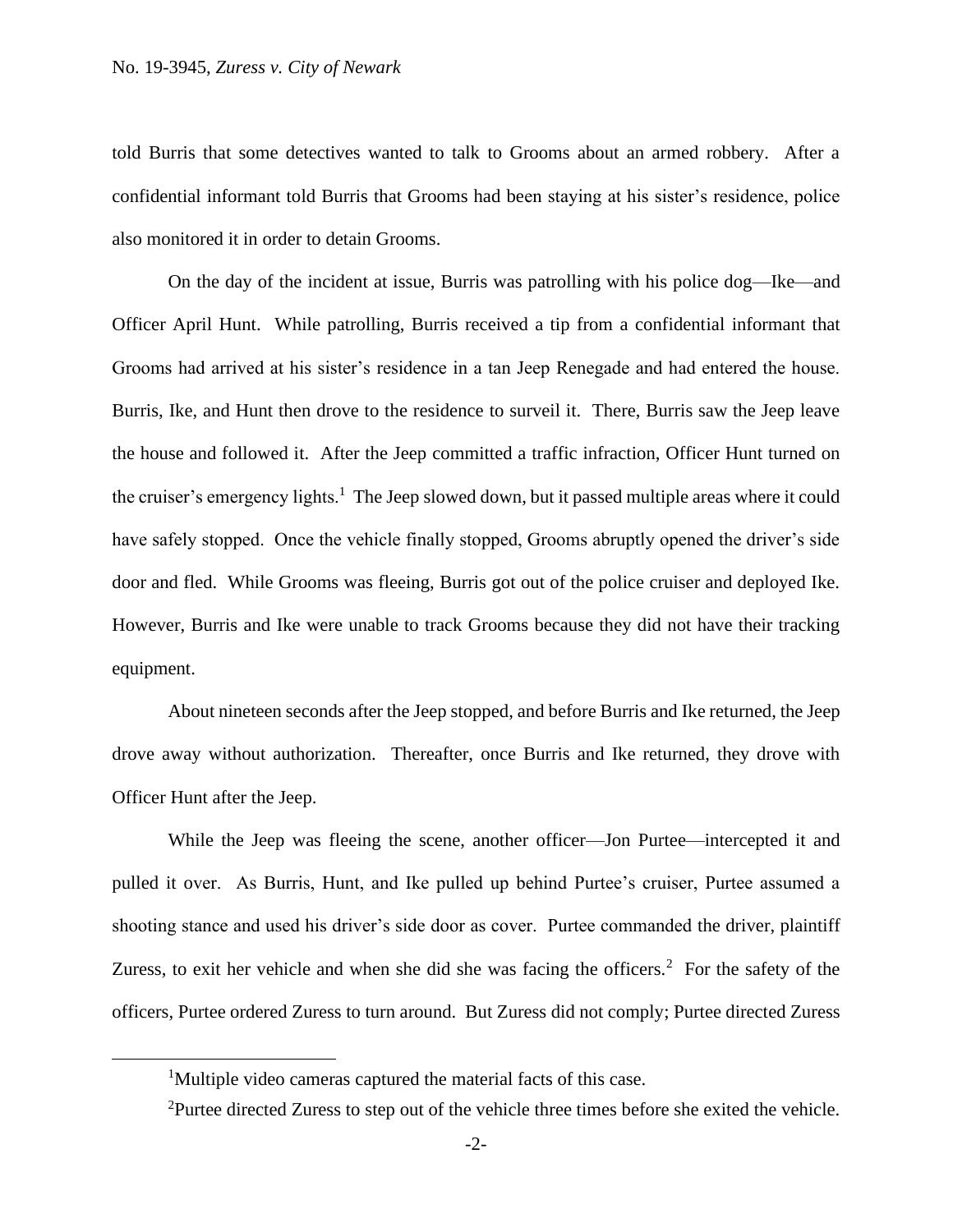to "face away" five times before she turned around. Zuress's noncompliance continued as she turned back around and faced the officers. Further, she did not follow Purtee's command to walk backwards towards him. Instead, Zuress argued with Purtee, waved her hands around, and reached down towards her waistband, adjusting her shirt or pants.

Purtee warned Zuress that he would deploy the dog if she did not comply. One or two seconds after Purtee gave that warning, Burris released Ike, who advanced toward Zuress and her car. As he was trained to do, Ike initially ignored Zuress and entered the car to check for other occupants. While Ike was checking the car, Burris approached Zuress. At roughly the same time that Burris made physical contact with Zuress, Ike emerged from the car, bit down on Zuress's left arm, and held his bite to assist with the arrest. Then Zuress, Burris, and Ike all fell to the ground.

While Ike and Burris gained control of Zuress, other officers advanced; Burris directed them to check the car for other occupants. Once the car was cleared, another officer took Burris's place on top of Zuress to secure her while Burris moved over to Ike to get him to release his bite. After struggling with Ike for about twenty-four seconds, Burris got Ike to release his bite. Burris then moved Ike away from Zuress.

Zuress brought this action against Officer Burris pursuant to 42 U.S.C. § 1983.<sup>3</sup> She alleged that Burris violated her Fourth Amendment right to be free of unreasonable government seizures when he deployed the police dog against her and allowed the dog to continue to bite her after she had been subdued. Zuress claimed excessive force in both the initial deployment of the dog and its continued bite. Officer Burris moved for summary judgment, invoking qualified

<sup>&</sup>lt;sup>3</sup>Zuress also brought a battery claim against Burris and a municipal-liability claim against his employer, the City of Newark. *See Monell v. Dep't of Soc. Servs. of City of New York*, 436 U.S. 658 (1978). The district court ruled against Zuress at summary judgment on these claims, and they are not a part of this appeal.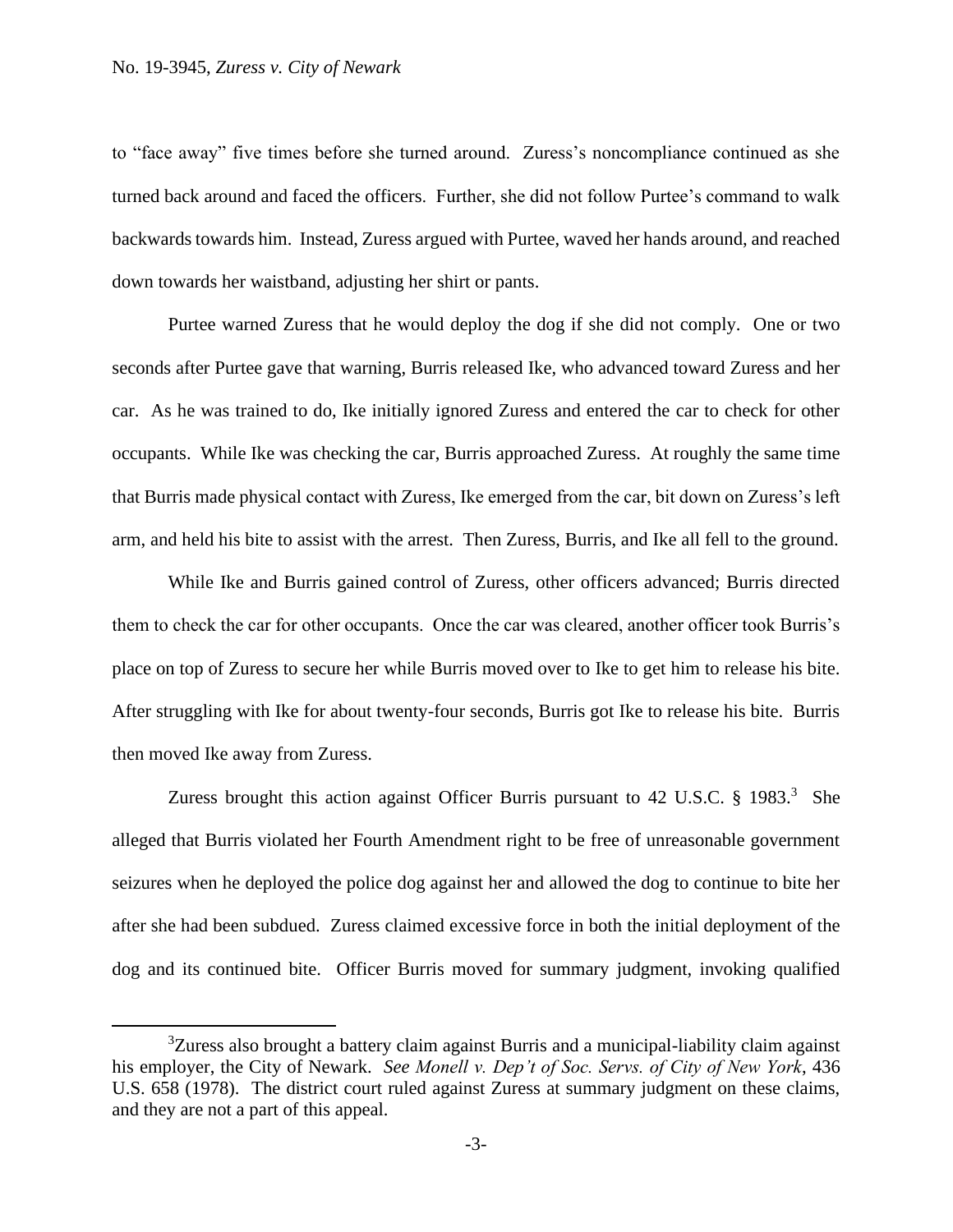immunity. The district court granted summary judgment in Burris's favor and entered judgment. Zuress has timely appealed.

### II.

We review de novo the district court's grant of summary judgment. *Burnette Foods, Inc. v. U.S. Dep't of Agric.*, 920 F.3d 461, 466 (6th Cir. 2019). Summary judgment is warranted if a movant shows that (1) "there is no genuine dispute as to any material fact," and (2) it "is entitled to judgment as a matter of law." Fed. R. Civ. P. 56(a). "Once the moving party has met the initial burden of showing the absence of a genuine dispute of material fact," the non-movant has two options: (1) identify record evidence that demonstrates genuine disagreements over material facts that a factfinder must resolve, or (2) show that—on undisputed material facts—the non-movant is not entitled to judgment as a matter of law. *Baker v. City of Trenton*, 936 F.3d 523, 529 (6th Cir. 2019), *cert. denied*, 140 S. Ct. 1109 (2020). "[I]n considering the evidence in the record, the court must view the evidence in a light most favorable to the party opposing the motion, giving that party the benefit of all reasonable inferences." *Id.* (citation and internal quotation marks omitted).

#### III.

### A.

Defendant contends that he is entitled to summary judgment on the grounds of qualified immunity. Once a defendant raises qualified immunity, "[a] plaintiff bears the burden of showing that a defendant is not entitled to qualified immunity." *Jacobs v. Alam*, 915 F.3d 1028, 1039 (6th Cir. 2019). This requires establishing "(1) that the official violated a statutory or constitutional right, and (2) that the right was clearly established at the time of the challenged conduct." *Id.* (quoting *Ashcroft v. al-Kidd*, 563 U.S. 731, 735 (2011)). We may address the qualified-immunity requirements in any order. *O'Malley v. City of Flint*, 652 F.3d 662, 667 (6th Cir. 2011). When a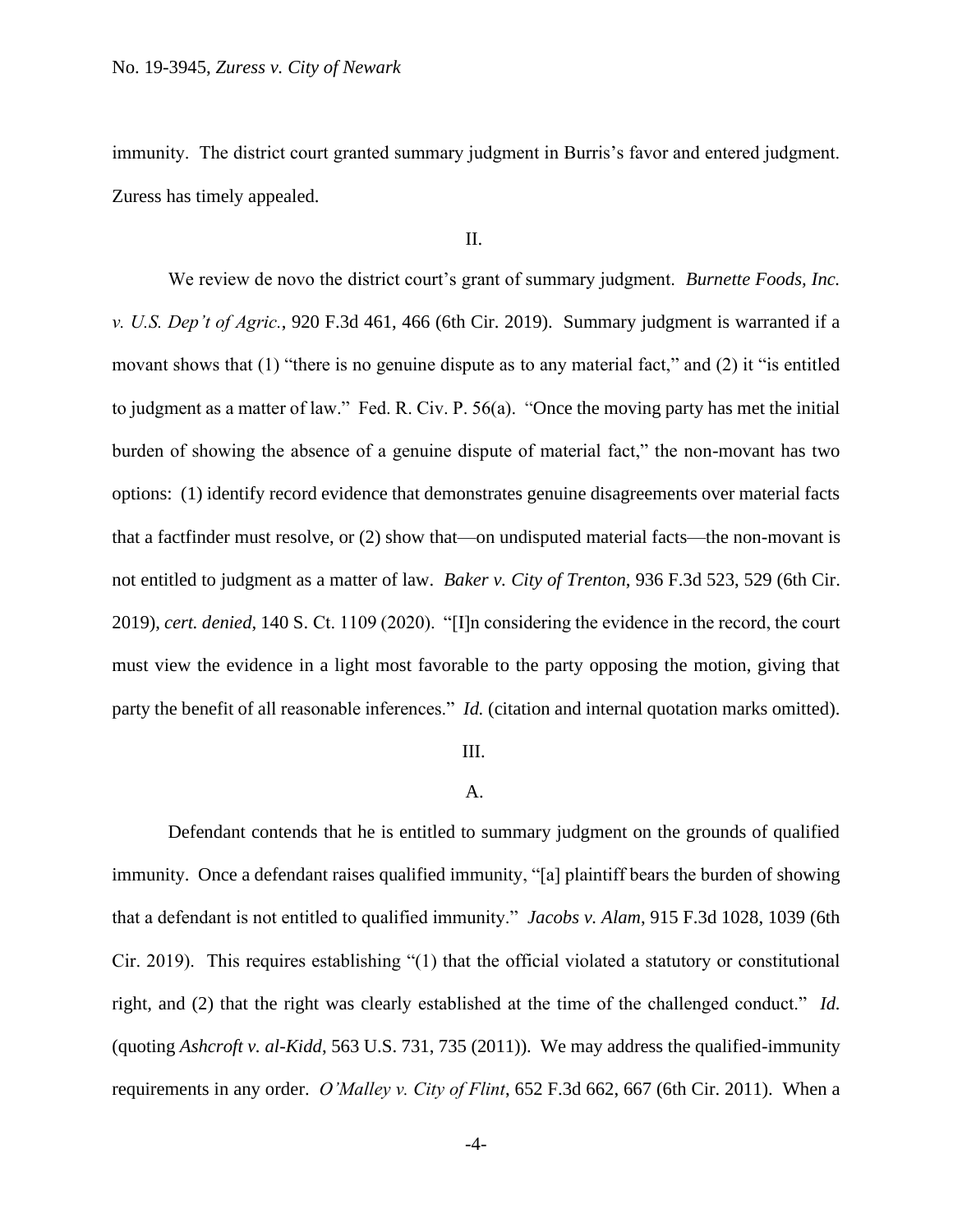plaintiff's excessive-force claim fails on the violation-of-a-constitutional-right requirement, we need not reach the clearly-established-right requirement. *Jones v. City of Cincinnati*, 736 F.3d 688, 696 (6th Cir. 2012) (determining that because the defendants had not violated the constitution, it was not necessary to decide whether plaintiff's constitutional rights were clearly established); *cf. Peatross v. City of Memphis*, 818 F.3d 233, 240 (6th Cir. 2016) (citing *Pearson v. Callahan*, 555 U.S. 223, 236 (2009)).

## B.

"An excessive-force claim turns on whether an officer's actions were 'objectively reasonable' given the circumstances he confronted." *Shanaberg v. Licking Cty.*, 936 F.3d 453, 455–56 (6th Cir. 2019) (quoting *Graham v. Connor*, 490 U.S. 386, 397 (1989)). This is an objective inquiry. *Id.* at 456. "[W]e ask how a reasonable officer would have seen things in the heat of the moment, not in hindsight." *Id.* To answer that question, our inquiry includes considering the following factors from *Graham v. Connor* (the "*Graham* factors"): "the severity of the crime at issue, whether the suspect poses an immediate threat to the safety of the officers or others, and whether he is actively resisting arrest or attempting to evade arrest by flight." 490 U.S. at 396. The "overarching determination" we must make, however, "is whether the 'totality of the circumstances' justified the degree of force an officer used." *Shanaberg*, 936 F.3d at 456 (citation omitted).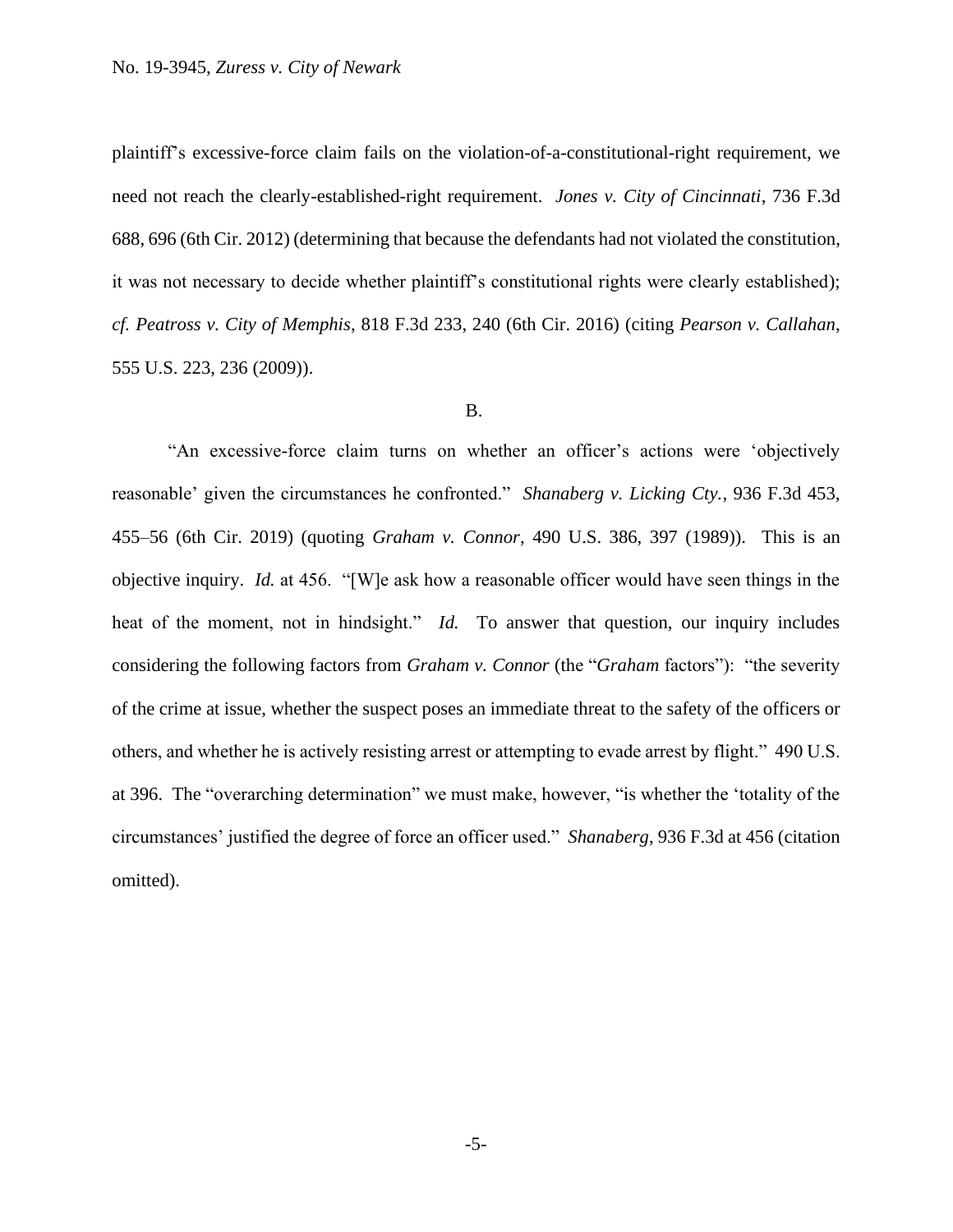### IV.

## A.

The first alleged unreasonable use of force was deploying the dog to help apprehend plaintiff during the second traffic stop. The *Graham* factors overall, and the totality of the circumstances, indicate that deploying the dog was reasonable.

1.

The immediate-threat factor weighs in defendant's favor for several reasons. First, plaintiff had just traveled from a known drug house. Second, plaintiff's traveling companion—Grooms was under surveillance because there was an outstanding warrant out on him (albeit for unpaid child support). Additionally, Grooms was reportedly a drug addict, and detectives wanted to speak with him about an armed robbery. Third, plaintiff's traveling companion had abruptly fled on foot from the first traffic stop and plaintiff herself had fled the scene in her vehicle—without authorization—after only about nineteen seconds. Fourth, at the second traffic stop, plaintiff was an unknown quantity and acted unpredictably. She was standing right next to the driver's seat of her vehicle with the door open. That meant she could have quickly attempted to operate the vehicle again or reached items (such as weapons) inside the vehicle. Plaintiff asserts that she was unarmed,<sup>4</sup> but a reasonable officer would not have known that at the time. Fifth, it was unknown whether more people were in the vehicle and, if so, whether they were armed. Finally, and perhaps most importantly, plaintiff was not complying with the officers' commands; she was arguing, waving her hands around, turning to face the officers, and even reached for her waistband where a weapon could have been. *See Jackson v. Washtenaw Cty.*, 678 F. App'x 302, 306 (6th Cir. 2017)

<sup>4</sup>Following Zuress's arrest, a loaded handgun was discovered on the floorboard under a bag in her vehicle on the front passenger's side.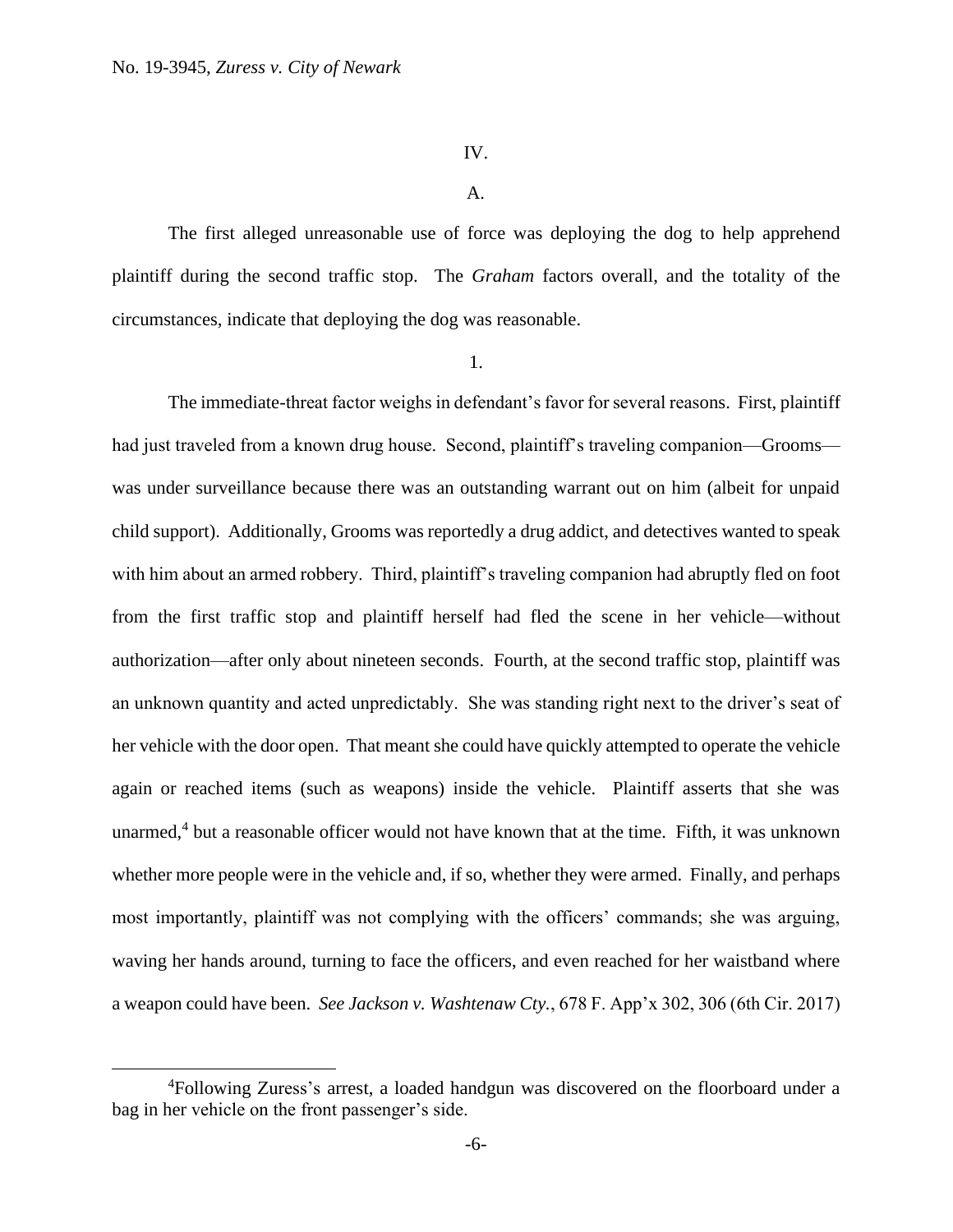("While [the suspect] was in one sense complying with [the officer's] command to stop, [the suspect's] further turning around with his hand by his waist presented itself as an immediate threat to the officer.").

On balance, the resisting factor weighs in defendant's favor. "Active resistance" and "passive resistance" are materially different. *Goodwin v. City of Painesville*, 781 F.3d 314, 323 (6th Cir. 2015); *Jackson*, 678 F. App'x at 306. "Active resistance includes 'physically struggling with, threatening, or disobeying officers.'" *Rudlaff v. Gillispie*, 791 F.3d 638, 641 (6th Cir. 2015) (citation omitted). It also includes "verbal hostility coupled with failure to comply with police orders." *Jackson*, 678 F. App'x at 306; *see also Rudlaff*, 791 F.3d at 641. Between exiting her vehicle at the second traffic stop and the deployment of the canine, plaintiff did not have a physical struggle with the officers, and she did not orally threaten them. During that time, however, plaintiff argued with the officers and repeatedly failed to comply with their commands. We conclude that plaintiff's repeated non-compliance—coupled with her arguing with the officers—put her conduct just over the line into the active-resistance category.

Only the severity-of-the-crime factor weighs in plaintiff's favor. Before defendant deployed the dog, a reasonable officer would have suspected plaintiff of having committed two misdemeanors. First, plaintiff—without the permission of the police and only about nineteen seconds after stopping—drove away from the first traffic stop. A reasonable officer would view that conduct as a violation of Ohio Revised Code  $\S 2921.31(A)$ , which provides:

No person, without privilege to do so and with purpose to prevent, obstruct, or delay the performance by a public official of any authorized act within the public official's official capacity, shall do any act that hampers or impedes a public official in the performance of the public official's lawful duties.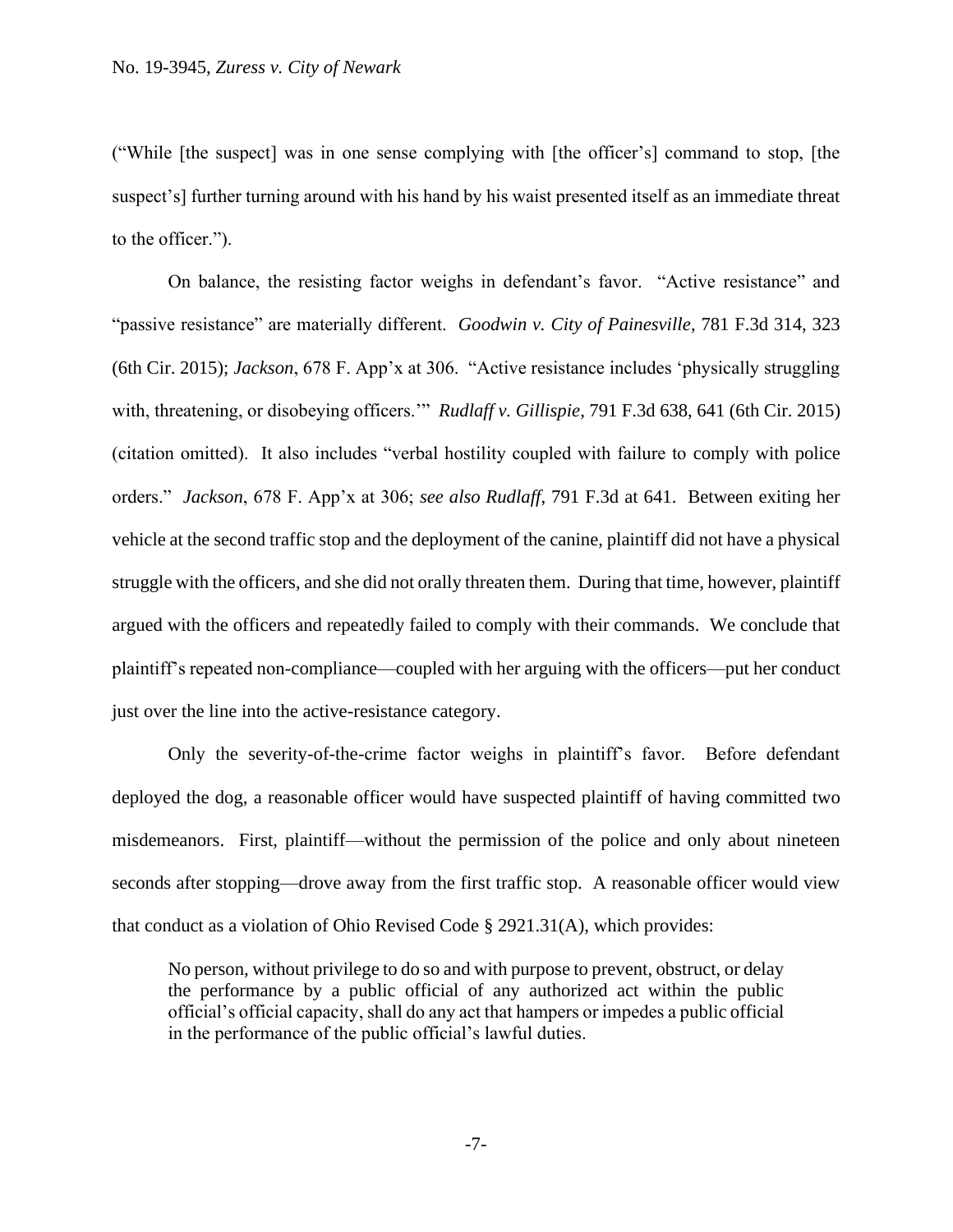The officers were lawfully attempting to arrest plaintiff's traveling companion; driving the car away from the scene "hamper[ed] or impede[d]" the police officers' "lawful duties." Ohio Rev. Code Ann. § 2921.31(A). The maximum penalties for violating § 2921.31(A)—in its default second-degree misdemeanor form—are ninety days in jail and a fine of \$750. Ohio Rev. Code Ann. §§ 2929.24(A)(2), 2929.28(A)(2)(a)(ii).

Second, during the subsequent traffic stop, plaintiff repeatedly failed to comply with lawful orders from the police officers to turn her back to them and walk backwards towards them. A reasonable officer would have viewed that conduct as violating Ohio Revised Code § 2921.331(A), which prohibits "fail[ure] to comply with any lawful order or direction of any police officer invested with authority to direct, control, or regulate traffic." The maximum penalties for violating § 2921.331(A)—in its default first-degree misdemeanor form—are six months in jail and a \$1,000 fine. Ohio Rev. Code Ann. §§ 2929.24(A)(1), 2929.28(A)(2)(A)(i).

A violation of each provision is a potential felony. Ohio Rev. Code Ann. §§ 2921.31(B),  $2921.331(C)(4)–(5)(a)$ . Defendant, however, has not articulated—beyond mere assertion—why a reasonable officer would have viewed plaintiff's suspected violations of those provisions as felonies rather than misdemeanors.<sup>5</sup> Because the crimes a reasonable officer would have suspected plaintiff of having committed were non-violent misdemeanors without harsh penalties, the severity-of-the-crime factor weighs in plaintiff's favor.

<sup>&</sup>lt;sup>5</sup>We note, however, that Ohio Revised Code § 2921.31(B) provides that "[i]f a violation of this section creates a risk of physical harm to any person, obstructing official business is a felony of the fifth degree." Fleeing from a traffic stop in a car can pose a risk of harm to people, especially if the police must chase down a driver who refuses to stop his car.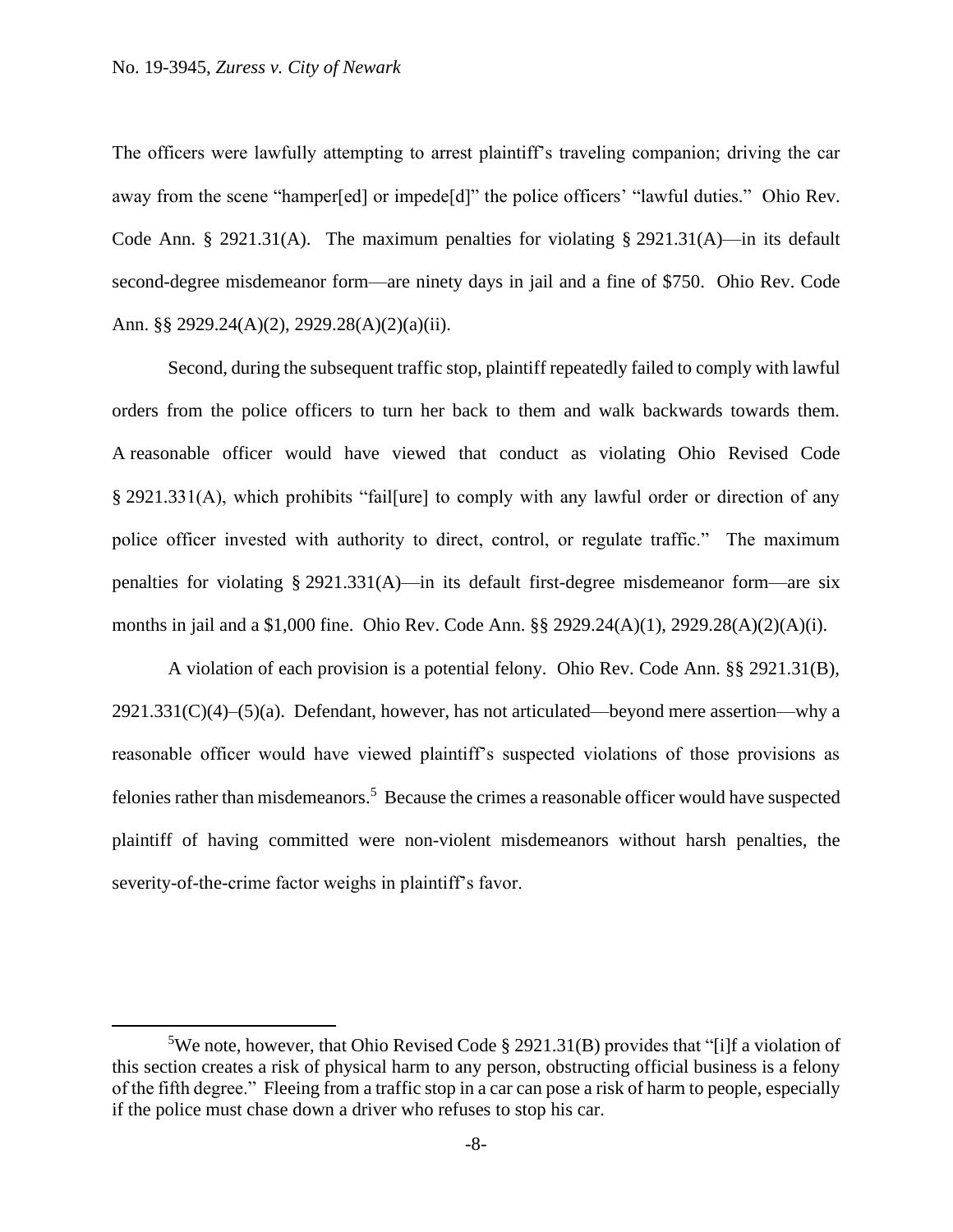2.

The *Graham* factors are not exhaustive. *See Graham*, 490 U.S. at 396. "The overarching determination we make is whether the 'totality of the circumstances' justified the degree of force an officer used." *Shanaberg*, 936 F.3d at 456 (citation omitted). When we have concluded that a constitutional violation occurred in canine excessive-force cases, there was typically "a poorly trained dog that attacked suspects without warning or command." *Ashford v. Raby*, 951 F.3d 798, 803 (6th Cir. 2020). Here, however, plaintiff does not argue that the dog was inadequately trained or that the dog attacked without warning or command. 6 Given the overall orientation of the *Graham* factors, and considering the totality of the circumstances, it was reasonable to deploy the police dog because plaintiff had ready access to her vehicle and possible weapons, had a traveling companion whose whereabouts were unknown, was refusing to comply with commands, and was arguing even though officers had their weapons trained on her. Accordingly, we conclude that the deployment of the police dog did not constitute a violation of the Fourth Amendment.

### B.

The second alleged unreasonable use of force was the delay in stopping the dog bite after plaintiff had been subdued. We have acknowledged that it is possible for "a delay in calling off [a police] dog . . . [to] rise to the level of an unreasonable seizure." *Greco v. Livingston Cty.*, 774 F.3d 1061, 1064 (6th Cir. 2014). But the facts here do not support a Fourth Amendment violation. Once defendant and the dog made physical contact with plaintiff, there were about five seconds between when plaintiff was subdued and other officers reached plaintiff, defendant, the

 ${}^{6}$ In plaintiff's complaint, as part of her municipal-liability claim, she alleged that Newark provided inadequate use-of-force training to Burris and the dog. But that argument and the municipal-liability claim are not a part of this appeal.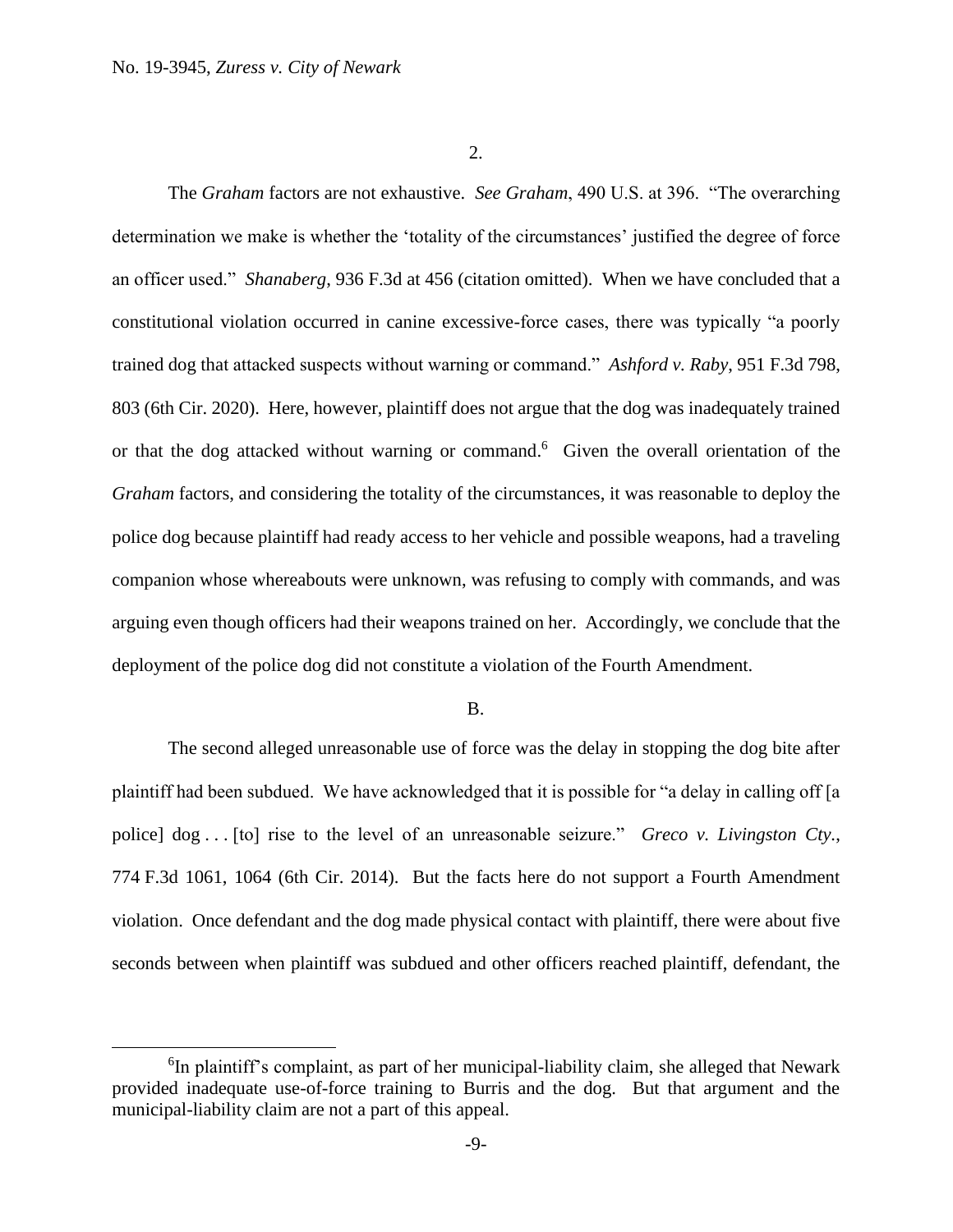dog, and the vehicle. Approximately three seconds later, defendant signaled the other officers to check the vehicle. After roughly four more seconds, defendant started to move off of plaintiff so another officer could take his place holding her down. Defendant's switch from holding plaintiff down to manually attempting to get the dog to release its bite took about three seconds. This means that from the time defendant had another officer to take his place holding down plaintiff to when he started to get the dog to release its bite, about eleven seconds elapsed. Such a short amount of time—some of which involved defendant directing other officers to check the vehicle for officersafety purposes—was not the kind of delay that "rise[s] to the level of an unreasonable seizure." *Id.*; s*ee also Ashford*, 951 F.3d at 803–04 (concluding that it was not "the stuff of a Fourth Amendment violation" when a dog bite lasted about "four to five total seconds after" the dog pulled the plaintiff out of a vehicle and when "[a]t most, one could [have] argue[d] that [the officer] could have called the dog off a second or two sooner").

Additionally, although the bite lasted about twenty-four seconds once defendant started attempting to get the dog to release, a critical component of this type of Fourth Amendment violation was missing. For this sort of Fourth Amendment violation to occur, the government must terminate a person's "freedom of movement *through means intentionally applied*." *Dunigan v. Noble*, 390 F.3d 486, 492 (6th Cir. 2004) (quoting *Brower v. Cty. of Inyo*, 489 U.S. 593, 597 (1989)). While defendant was working to get the dog to release his bite, the continued bite was not a "means intentionally applied." *See id.* at 492–93 (emphasis omitted) (determining there was not a Fourth Amendment violation because it was not the officer's intention for the dog to bite the plaintiff); *see Neal v. Melton*, 453 F. App'x 572, 577–78 (6th Cir. 2011) (concluding that there was not an excessive force Fourth Amendment violation because the dog's contact with one of the plaintiffs was "not the type of intentional or knowing contact [that is] required"). The second